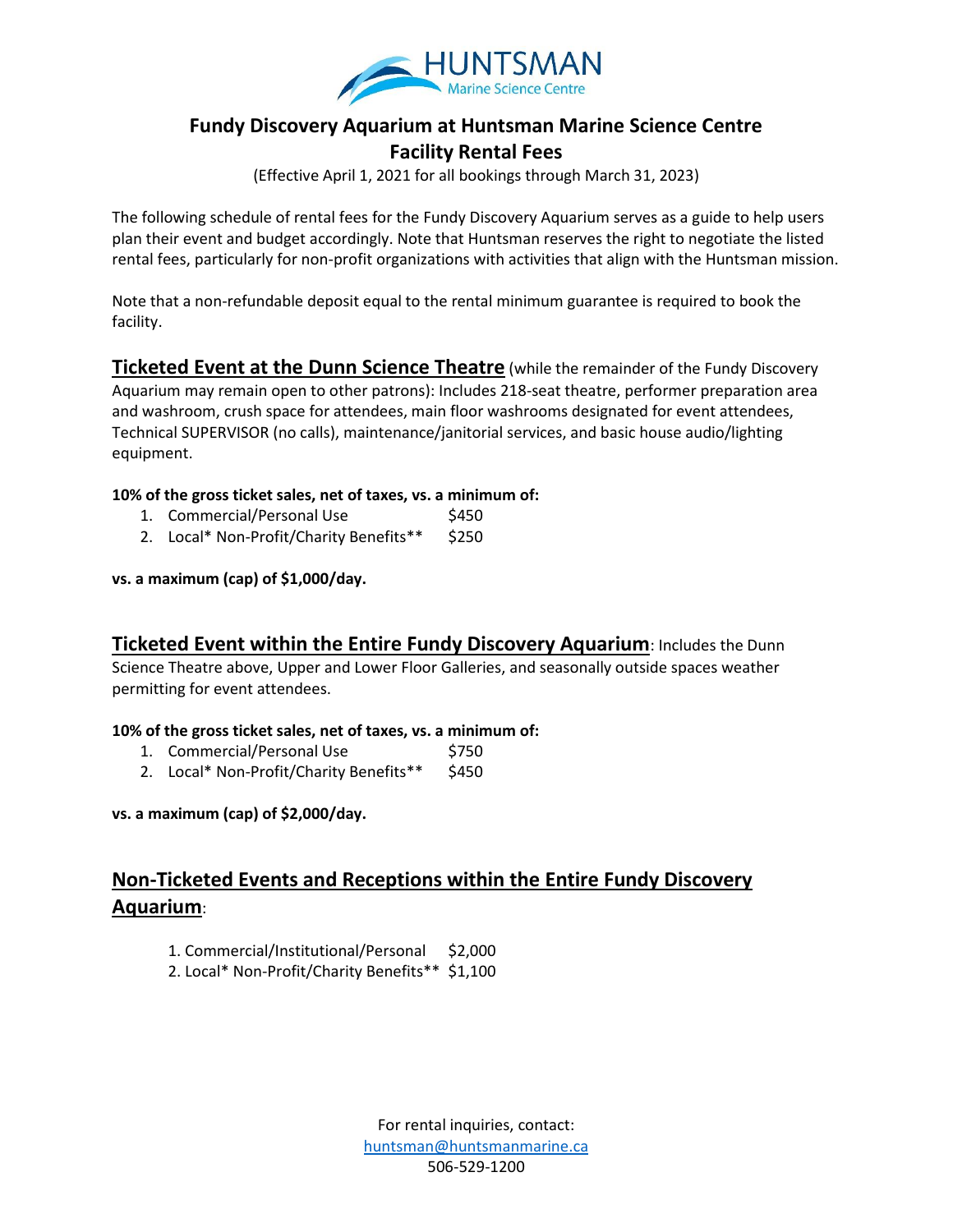

**Seasonal Premiums**: The Fundy Discovery Aquarium is open to the public until 5:00 p.m. from Victoria Day weekend through to include Thanksgiving Weekend each year. During this time, the following premiums apply:

- 1. Add \$3,000/day to the minimum/maximum ticketed rental rates or non-ticketed rates to close the entire Fundy Discovery Aquarium before 5:00 p.m. for a private event during Monday, Tuesday and Wednesday in June, July, August and September.
- 2. Add \$10,000/day to both the minimum/maximum ticketed rental rates or non-ticketed rates to close the entire Fundy Discovery Aquarium before 5:00 p.m. for a private event during Thursday, Friday, Saturday and Sunday in June, July, August and September.

\* From the Charlotte County area

\*\* Benefit Events raise funds for registered charitable organizations and must occur outside of the charity's regular course of business/activity.

### **Personnel**

Technical Supervision is INCLUDED in rental fee Additional Staff (minimum 4 Hours per person) \$24.00 /hour Overtime (over 8 hours in same day) 1.5x hourly rate **Miscellaneous**  Poster Distribution  $$3.00 /per (min. $150)$ Merchandise Sales (sold by Client/Artist) 15% of gross (includes HST) Merchandise Sales (sold by Huntsman Staff) 20% of gross (includes HST) – min. \$75 (Includes POS/Credit Cards) Advertising Placement cost + 10% Data queries & lists  $$50/hour$ ; cost + 10% e-blasts \$225 ea Event Specific Cleaning Fee \$100.00/event Other Outside Services cost + 10%